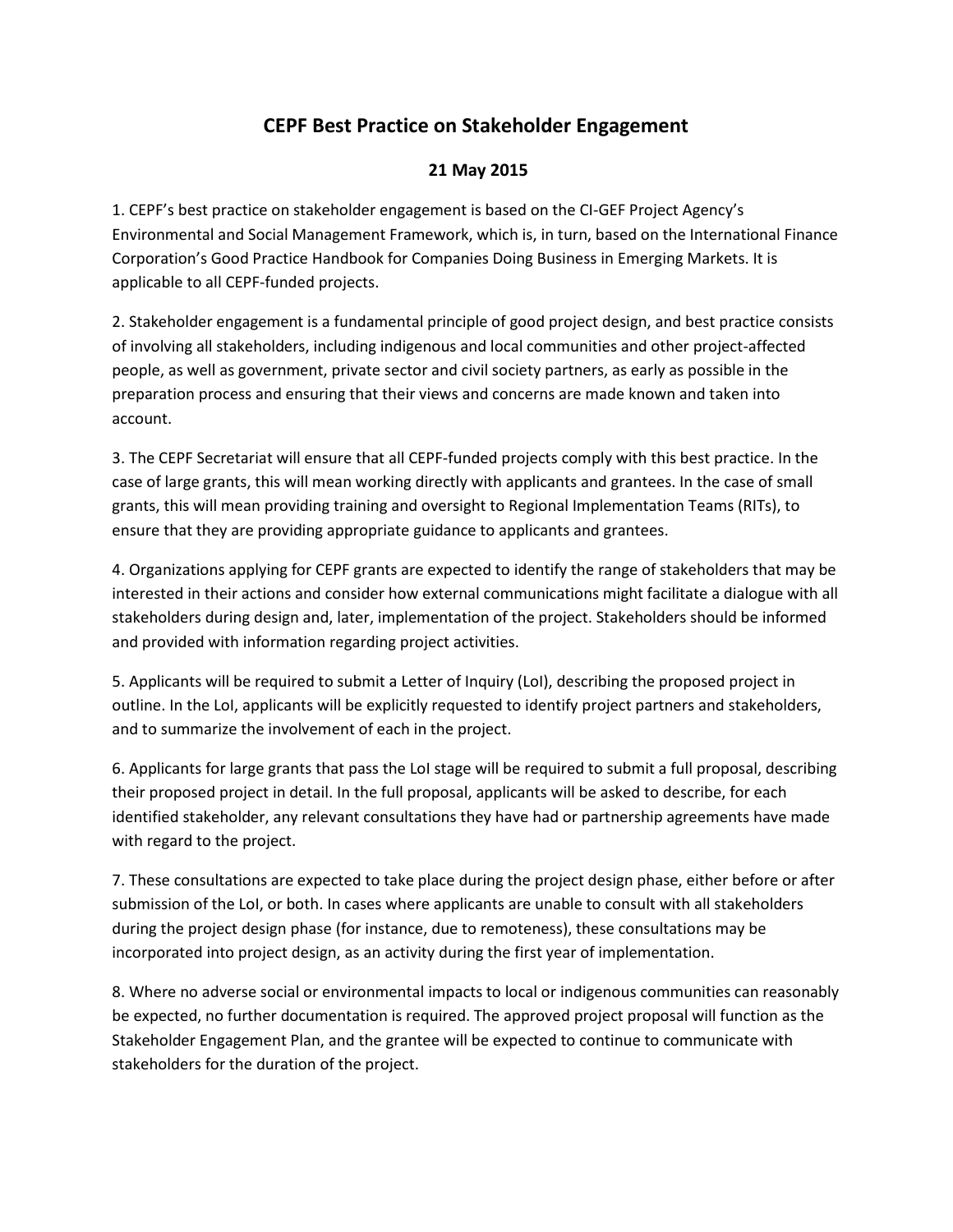9. Where projects involve activities that are likely to generate adverse social or environmental impacts to local or indigenous communities, the applicant will identify the Affected Communities in the full proposal, and develop and implement a Stakeholder Engagement Plan (see template below).

10. The Stakeholder Engagement Plan should be scaled to the project risks and impacts, and be tailored to the characteristics and interests of the Affected Communities. The plan must also incorporate the key principles of CEPF's Gender Mainstreaming Policy.

11. Where applicable, the Stakeholder Engagement Plan will include differentiated measures to allow the effective participation of those identified as disadvantaged or vulnerable. When the stakeholder engagement process depends substantially on community representatives (e.g., village leaders, local elected representatives, etc.), the applicant will make every reasonable effort to verify that such persons do in fact represent the views of Affected Communities and that they can be relied upon to faithfully communicate the results of consultations to their constituents.

12. In cases where the exact location of the project is not known at the project design stage, but the project can reasonably be expected to have significant impacts on local or indigenous communities, the applicant will prepare a Stakeholder Engagement Framework, as an annex to the full proposal, outlining general principles and a strategy to identify Affected Communities and other relevant stakeholders and plan for an engagement process.

13. Where the project also triggers another safeguard policy (e.g., Indigenous People, involuntary resettlement, pest management, etc.), it may not be necessary to develop a stand-alone Stakeholder Engagement Plan. Rather, the Stakeholder Engagement Plan can be incorporated into the safeguard documentation required by that policy (i.e., Social Assessment, Indigenous Peoples Plan, Process Framework, Pest Management Plan, etc.), to ensure integration and avoid duplication.

14. The CEPF Secretariat will review and approve all Stakeholder Engagement Plans for large grants, prior to disclosure on the CEPF website. The relevant RIT will perform this function for small grants.

15. Once a Stakeholder Engagement Plan has been approved, it is recommended that stakeholder engagement continue throughout the life of the project. The nature, frequency and level of effort of stakeholder engagement may vary considerably and will be commensurate with the project's risks and adverse impacts, and the project's phase of implementation.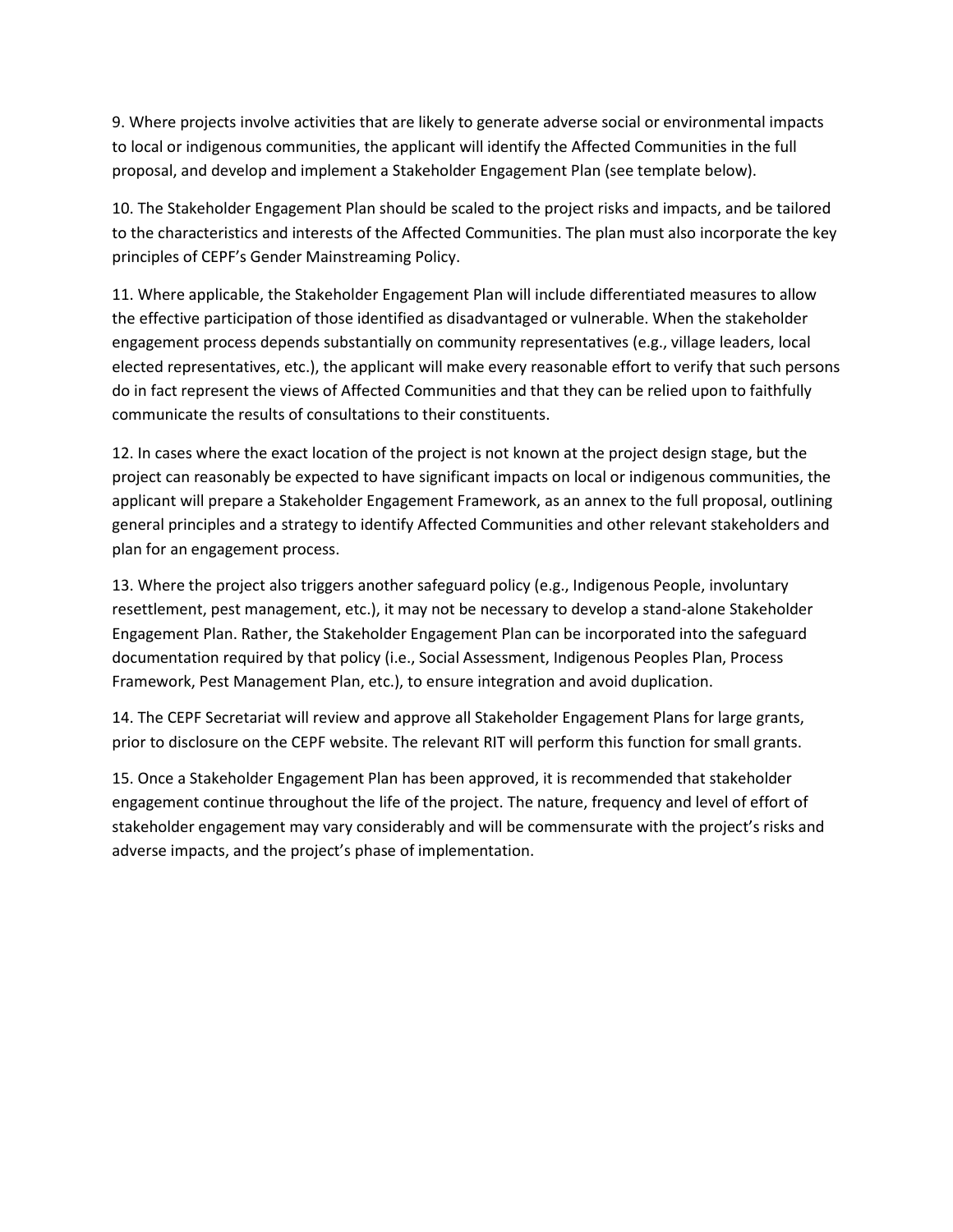## **Stakeholder Engagement Plan Template**

1. The CEPF Secretariat will ensure that all CEPF-funded projects comply with the Best Practice on Stakeholder Engagement, by involving all stakeholders, including project-affected groups, indigenous peoples, and local civil society organizations, as early as possible in the design process and ensuring that their views and concerns are made known and taken into account. The CEPF Secretariat will also ensure that grantees will continue to hold consultations with stakeholders throughout project implementation, as deemed necessary to address social and environmental issues that affect them.

2. Grantees are responsible for drafting and executing the Stakeholder Engagement Plan. The CEPF Secretariat and its RITs will review the plan and oversee its execution.

3. Benefits of stakeholder engagement include:

a) Letting interested and affected parties participate in decision‐making to give them more control and security;

b) Sharing information and facilitating understanding;

- c) Building legitimacy and support for decisions;
- d) Fostering constructive working relationships among stakeholders;
- e) Building consensus and generating support for the project;
- f) Reducing conflict;
- g) Tapping into the local, specialist knowledge of stakeholders to inform assessment and design; and
- h) Improving the end decision and aiding sustainability.
- 4. A Stakeholder Engagement Plan should:
- a) Describe CEPF requirements for consultation and disclosure;
- b) Identify and prioritize key stakeholder groups;
- c) Provide a strategy and timetable for sharing information and consulting with each of these groups;
- d) Describe resources and responsibilities for implementing stakeholder engagement activities;
- e) Describe how stakeholder engagement will be incorporated into project design; and
- f) Have of a scope and level of detail that is scaled to fit the needs of the project.
- 5. A Stakeholder Engagement Plan should contain the following sections:

a) *Introduction:* Briefly describe the project including design elements and potential social and environmental issues. Where possible, include maps of the project site and surrounding area.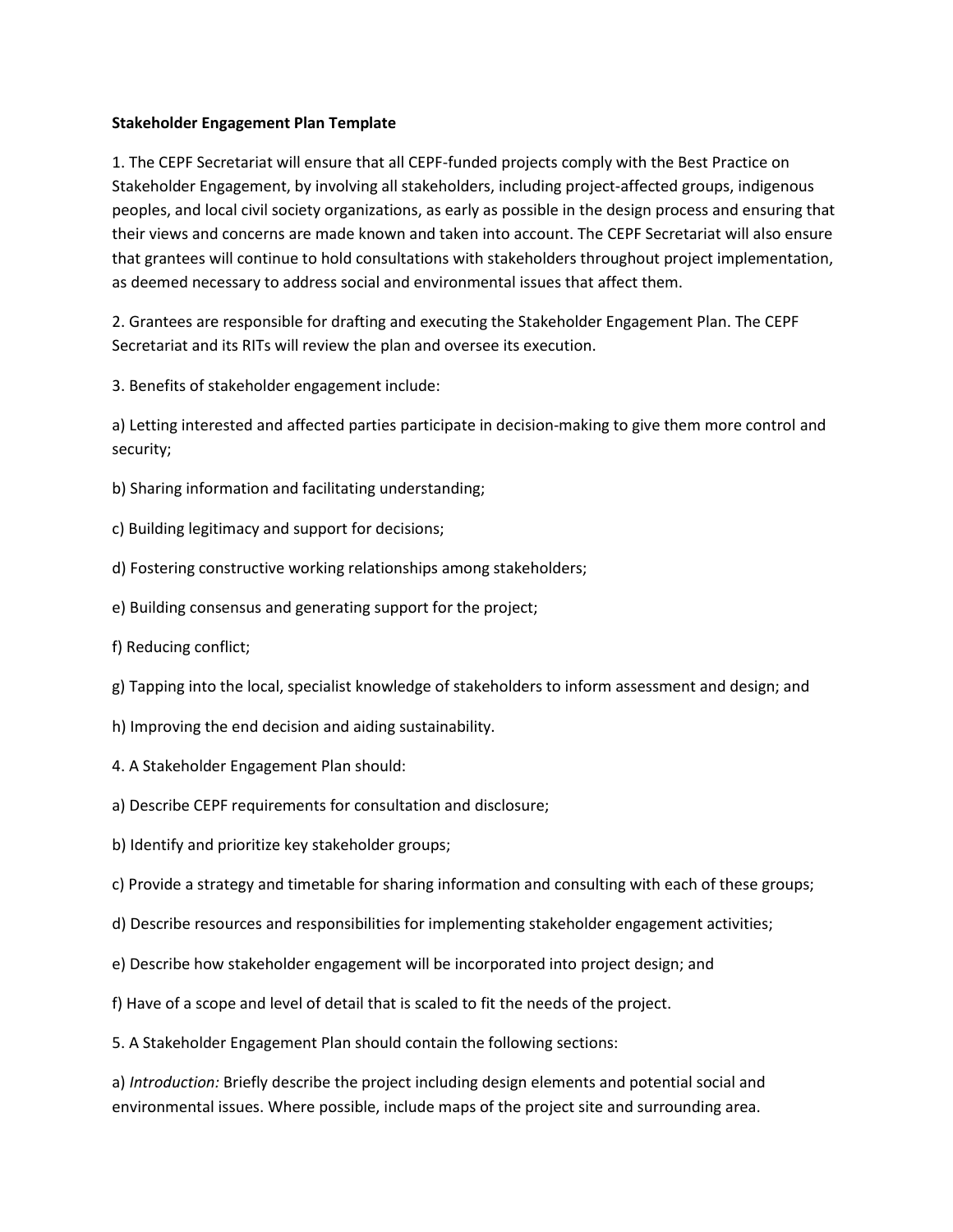b) *Policies and Requirements:* Summarize any requirements by CEPF pertaining to stakeholder engagement applicable to the project. This may involve public consultation and disclosure requirements related to other social and environmental safeguards.

c) *Summary of Previous Stakeholder Engagement Activities*: If the grantee has undertaken any activities to date, including information disclosure and/or consultation, provide the following details:

- Type of information disclosed, in what form (e.g., oral, brochure, reports, posters, radio, etc.), and how it was disseminated;
- The locations and dates of any meetings undertaken to date;
- Individuals, groups, and/or organizations that have been consulted;
- Key issues discussed and key concerns raised;
- Grantee response to issues raised, including any commitments or follow‐up actions; and
- Process undertaken for documenting these activities and reporting back to stakeholders.

d) *Project Stakeholders*: List the key stakeholder groups who will be informed and consulted about the project. These should include persons or groups who:

- Are directly and/or indirectly affected by the project or have "interests" in the project that determine them as stakeholders; and
- Have the potential to influence project outcomes (examples of potential stakeholders are affected communities, local organizations, non-governmental organizations (NGOs) and government authorities. Stakeholders can also include politicians, companies, labor unions, academics, religious groups, national social and environmental public sector agencies, and the media).

e) *Stakeholder Engagement Program*: Summarize the purpose and goals of the program. Briefly describe what information will be disclosed, in what formats, and the types of methods that will be used to communicate this information to each of the identified groups of stakeholders. Methods used may vary according to target audience, for example:

- Newspapers, posters, radio, television;
- Information centers and exhibitions or other visual displays; and
- Brochures, leaflets, posters, non-technical summary documents and reports.

f) *Consultation methods*: Description of the methods that will be used to consult with each of the stakeholder groups identified in previous sections. Methods used may vary according to target audience, for example:

- Interviews with stakeholder representatives and key informants;
- Surveys, polls, and questionnaires;
- Public meetings, workshops, and/or focus groups with a specific group;
- Participatory methods; and
- Other traditional mechanisms for consultation and decision-making.